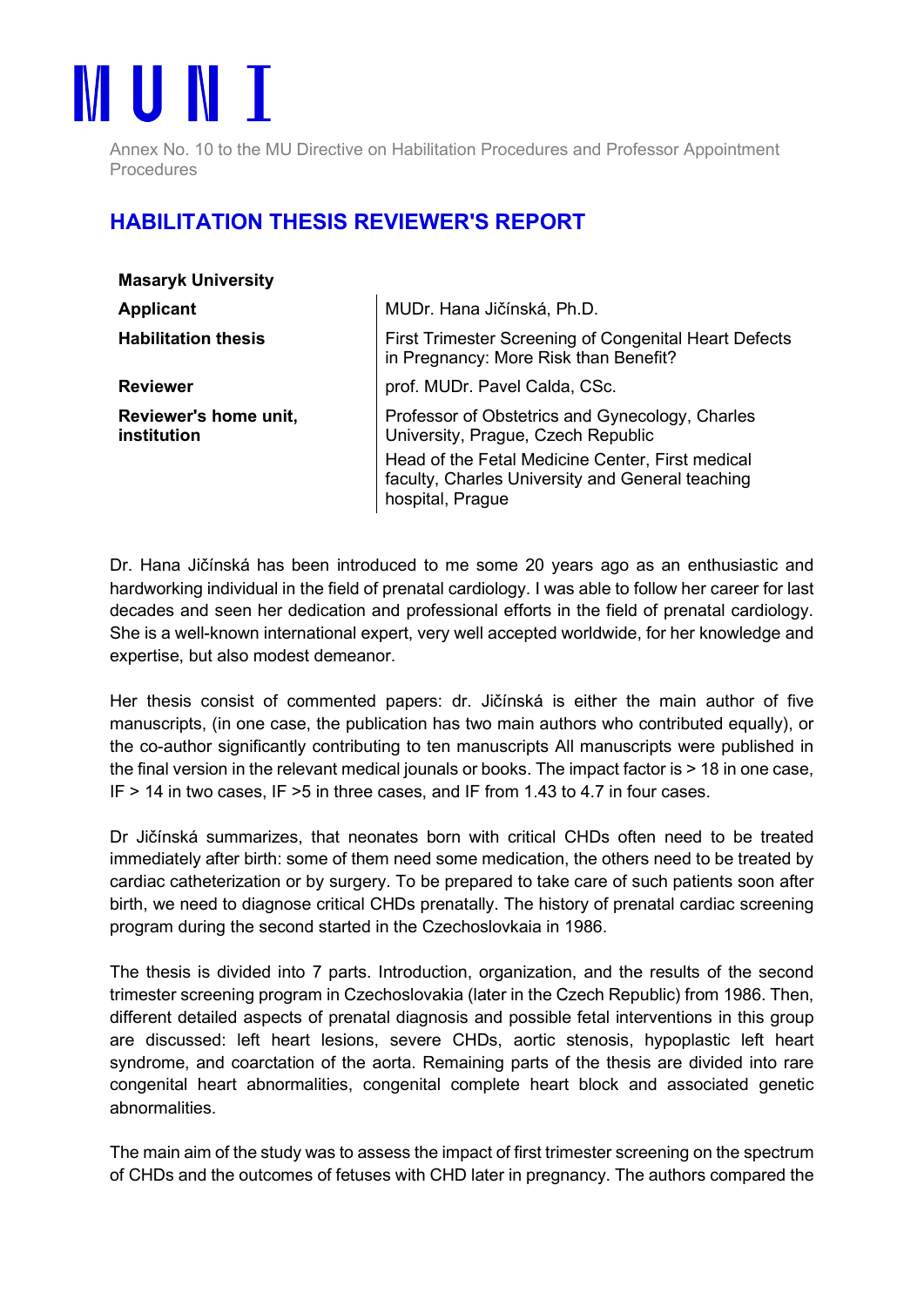two time periods 1996 to 2001 and 2007 and 2013, before and after the implementation of the first trimester ultrasound screening program. (FTS was implemented in the Southern Moravia region in most fetal medical centers by 2003). Their results confirmed the significant impact of first-trimester screening on the spectrum of CHDs later in pregnancy and on the outcomes of pregnancies with a CHD. More severe forms of cardiac abnormalities and higher comorbidities resulted in an increase in early termination of first-trimester pregnancies. Less severe forms of cardiac abnormalities were diagnosed in the second trimester. These fetuses had better postnatal outcomes because of more frequent biventricular circulation and fewer associated comorbidities.

The detection rate of all CHDs is about 45% prenatally, and the detection rate of critical CHDs, which can cause heart failure immediately after birth, is about 80 - 85%.

Dr. Jičínská confirmed that first-trimester fetuses are mostly diagnosed with CHD with univentricular circulation, which is often associated with additional extracardiac and chromosomal abnormalities and has a very poor prognosis. Therefore, most parents with such fetuses (85%) decided for termination of pregnancy in the first trimester. In the second trimester, CHDs mostly exhibit with biventricular circulation and less associated comorbidities allowing a better prognosis. Therefore, fewer parents decided to terminate pregnancy (32%). The first-trimester screening changed the spectrum of CHDs in the second trimester in comparison to first trimester during the same time period (2007 to 2013), and also in comparison to the time period before the implementation of first-trimester screening in fetal care (1996 to 2001).

Dr. Jičínská discusses pitfalls and limitations of first-trimester screening, especially the fact, that in some cases of the first-trimester screening, it was impossible to detect even serious heart conditions or to detect CHD which will develop later in pregnancy. Similarly, it was not always possible to predict the development and the outcome of CHD in the first trimester, because a first-trimester fetus is, of course, only in the earliest stage of development.

## Reviewer's questions for the habilitation thesis defence

My questions to the habilitant:

1. You are well informed about the local and international situation in the screening and detection of CHD. Your theses are a sophisticated analysis of the local development and actual situation in the field. What would be your vision and goal in organization of the prenatal screening of CHD in the 21. Century? By whom and when should the pregnant population be screened?

2. What are the technical possibilities of pathologic confirmation of first trimester sonographic findings? Does the ability of pathologic confirmation of the sonographic diagnostics support centralization of the diagnostic process?